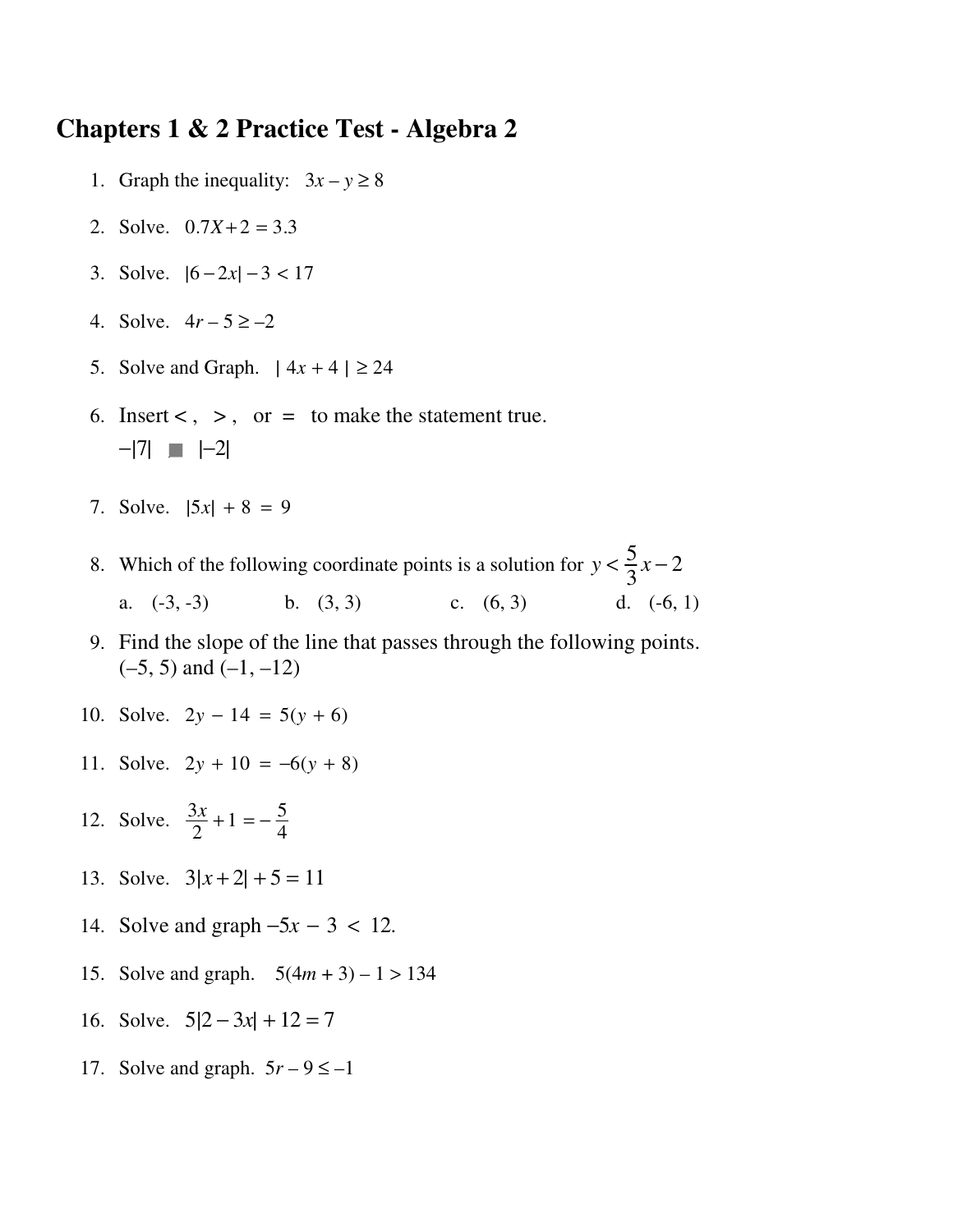- 18. Solve and Graph.  $| 2x + 3 | < 23$
- 19. Write the solution set for the following graph?  $\leftarrow$  $-20-15-10-5$  0 5 10 15 20 →
- 20. Write an inequality for the graph.



## **The following three problems will be extra credit.**

- 21. Graph:  $y \le |x+3|-2$ | | |
- 22. Graph:  $y = -3|x+2| + 5$ 
	- 23. State the Domain, Range, and if the following graph is a function.

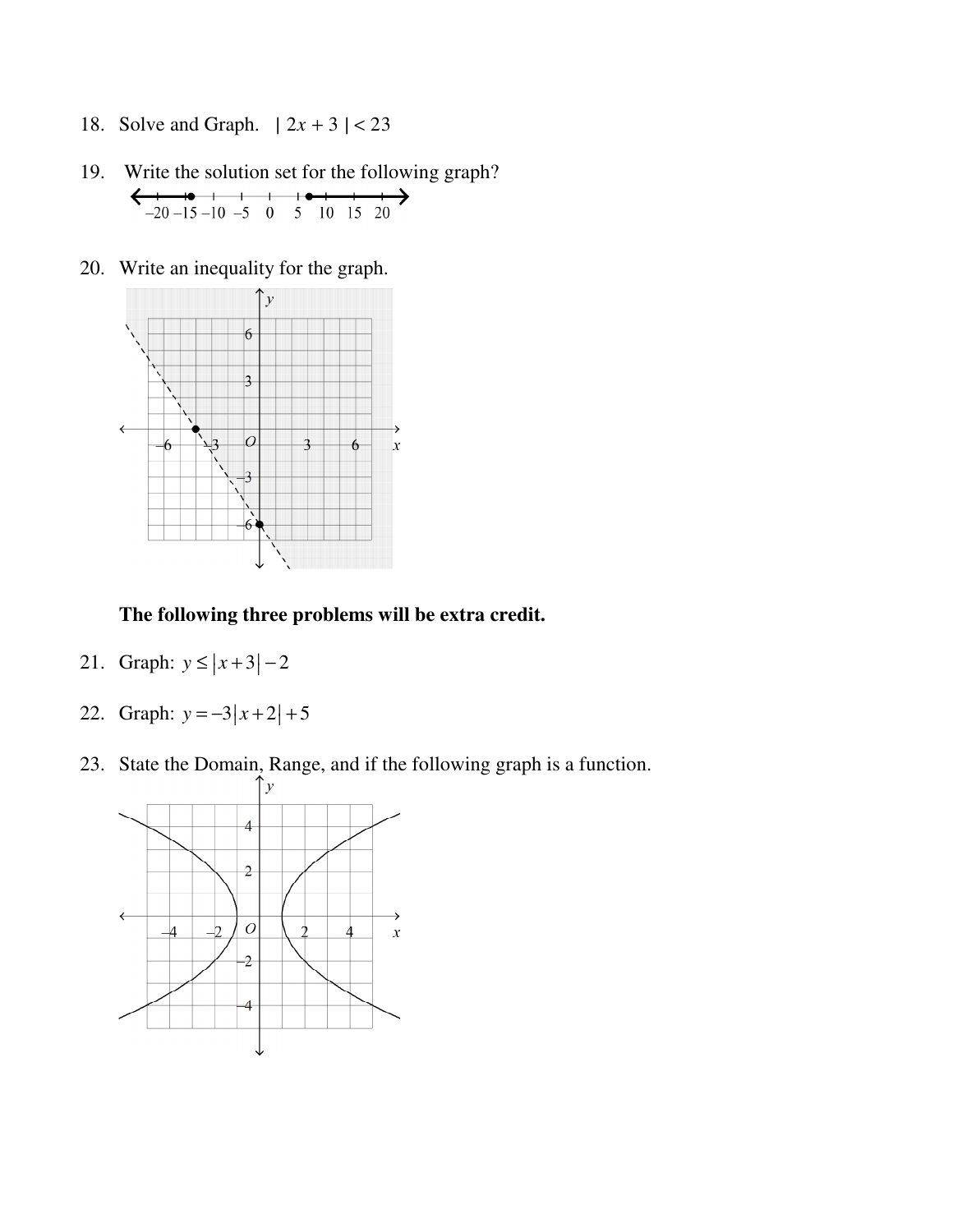## **Chapters 1 & 2 Practice Test - Algebra 2 Answer Section**

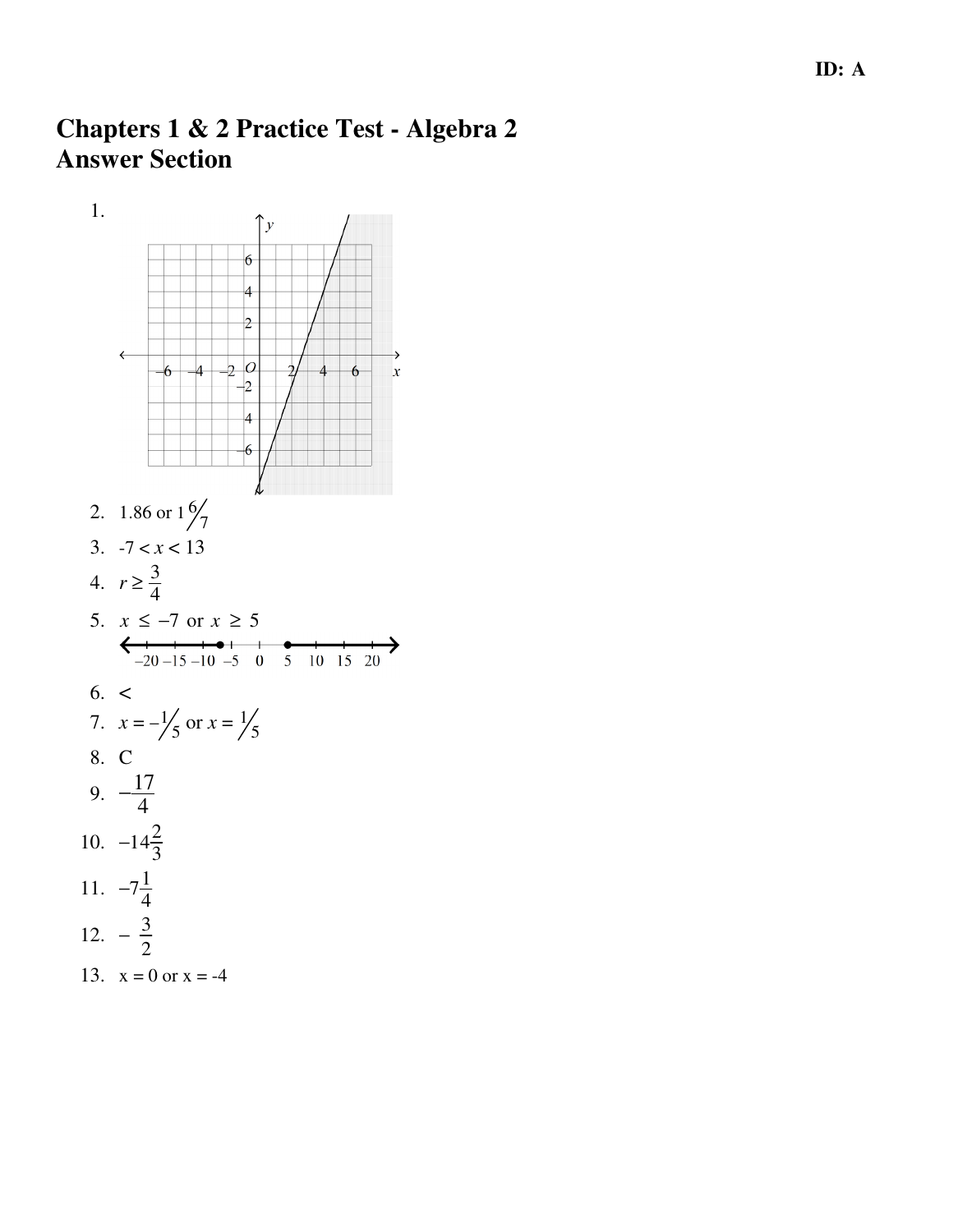

- 17.  $r \leq 1\frac{3}{5}$
- 18.  $-13 < x < 10$  $\xrightarrow{-1}$  -20 -15 -10 -5 0 5 10 15 20  $\circ$   $\longrightarrow$
- 19.  $x \ge 7$  or  $x \le -14$

20. 
$$
y > -\frac{3}{2}x - 6
$$

21.